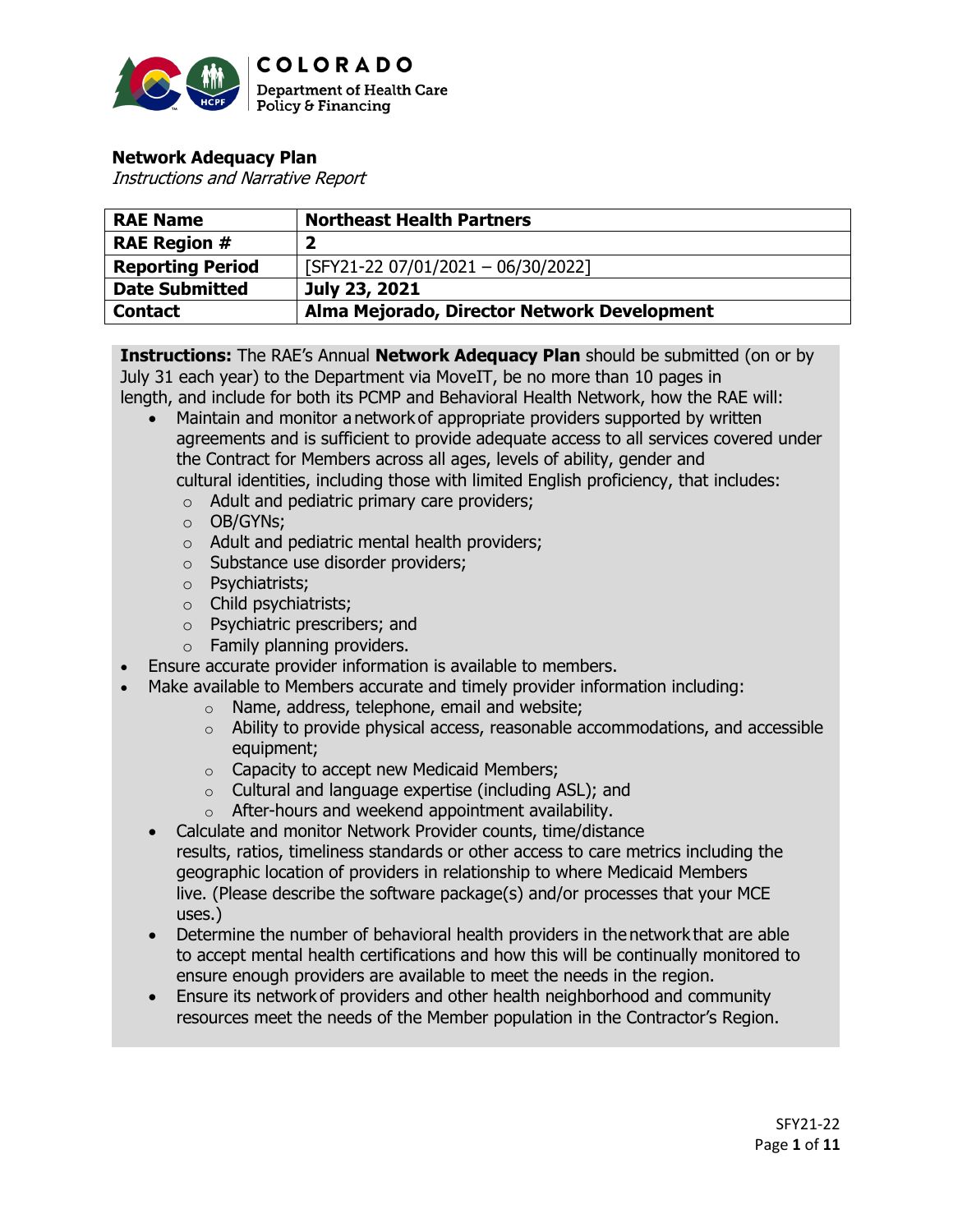

# **Network Adequacy Plan Narrative**

Northeast Health Partners delegates network management responsibilities to Beacon Health Options (herein will be referred as NHP). NHP seeks to create, administer, and maintain a network of primary care medical providers (PCMPs) and a network of behavioral health providers to serve the needs of Medicaid members attributed to the region. To meet this function, NHP leverages existing contracts and relationships with providers in the region, as well as continuing to recruit new providers, to ensure access and maintain an adequate network to serve the primary care and behavioral health needs of Medicaid members and their families under the Regional Accountable Entity (RAE). This includes providers who have demonstrated experience providing care using a patient-centered model, clinical specialty, cultural background, or licensure level, and meet criteria for participation in the network.

During fiscal year 2021, NHP worked towards the meeting its annual goals as follows:

1. **Meet the time/distance standards for both physical health and behavioral health networks by provider type across all counties within the region 100 percent of the time.** 

NHP monitored primary care and behavioral health networks on a quarterly basis through its GeoAccess analysis to measure time and distance standards at each county within the region. However, NHP was not able to make a true 12-month network comparison due to Network Adequacy Reporting requirement changes within the fiscal year. Overall, NHP maintained a strong network for physical and behavioral health providers within the region given the available providers. NHP tracked the areas and specialties where there were challenges and made attempts to fill those gaps where there were available providers. NHP succeeded in improving number of PCMPs offering OB/GYN services. NHP worked with Planned Parenthood to update their list of practitioners, which rotate between multiple locations, resulting in the addition of forty-five (45) practitioners within existing practice locations in Weld County. They improved access to Gynecology, OB/GYN (PA) from zero percent (0%) in the first quarter to eighty-nine percent (88.9%) in the fourth quarter for the urban county, Weld.

NHP conducted a review of behavioral health providers within the region under Department of Regulatory Agency (DORA) Registry, as well as a review of the MCO Affiliate Reports, and a survey to all Department of Human Services Directors to identify regional CORE providers with behavioral health licensures. The analysis showed the limited availability of independent practitioners in the region:

- The majority (95%) of the providers identified were part of contracted entities.
- No independent practitioners with behavioral licensures in specific counties within the region (i.e., Cheyenne, Phillips, and Yuma).
- Approximately eighty (80) providers identified, primarily in Weld County, did not have practices within the listed counties; demonstrating the data was outdated.
- Of the providers listed in the DORA registry, fourteen (14) providers were identified for potential recruitment; however, they did not respond to outreach efforts via phone or email as no faceto-face outreach was conducted due to the COVID-19 pandemic.
- 2. **Increase the percentage of primary care and behavioral health providers within the region that meet the appointment availability standards for new and existing Members by 10% by the end of the fiscal year.**

When comparing the audits conducted for PCMP locations in the first quarter versus the fourth quarter of the fiscal year, we found an overall improvement for appointment availability as follows: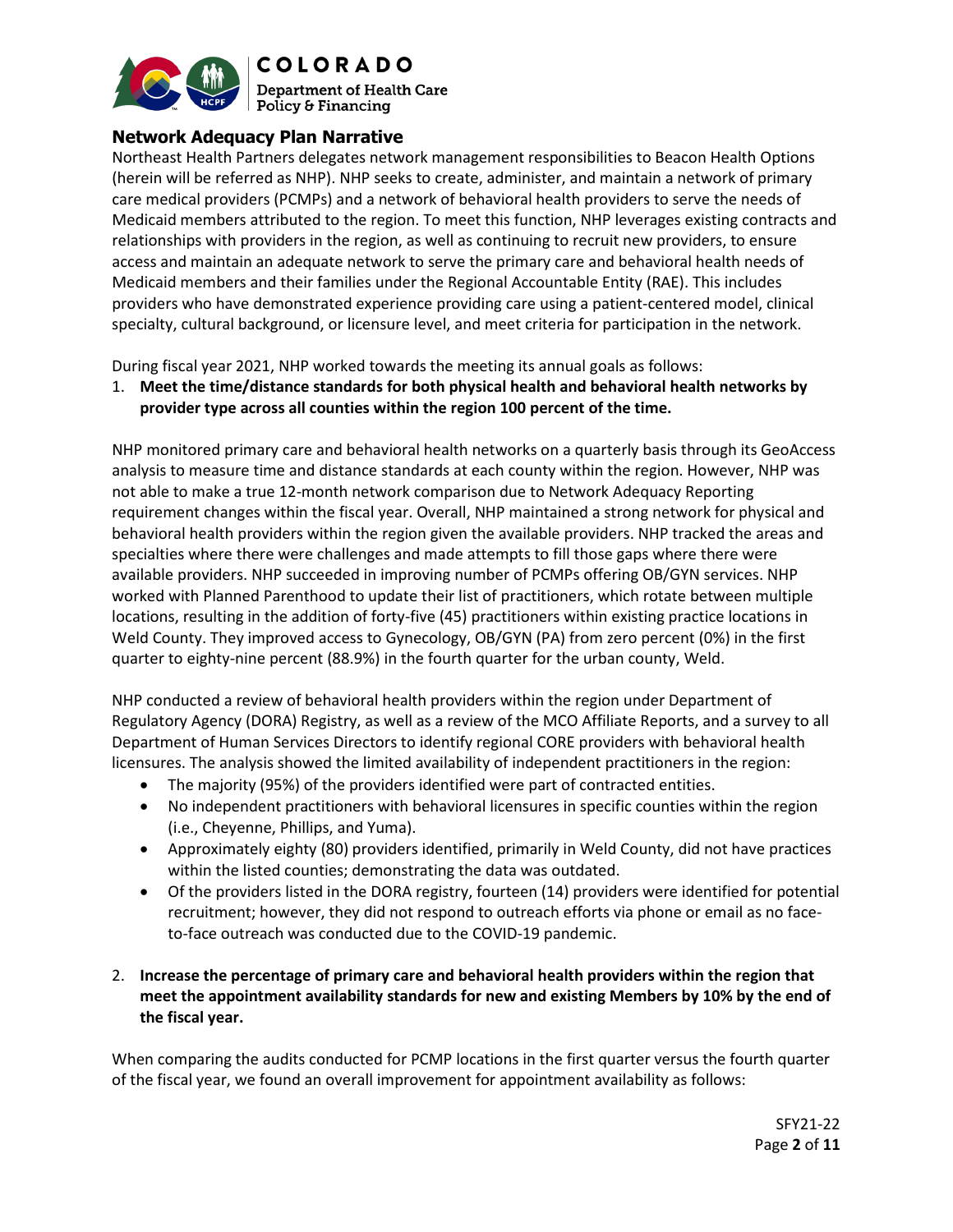

| <b>Metric</b>                                                 | <b>First Quarter</b> | <b>Fourth Quarter</b> |
|---------------------------------------------------------------|----------------------|-----------------------|
| Availability within standards for new Medicaid member         | 54%                  | 81%                   |
| Availability within standards for established Medicaid member | 83%                  | 81%                   |
| Offered same day appointments                                 | 92%                  | 88%                   |
| Met all the standards                                         | 54%                  | 81%                   |

For behavioral health network, NHP found an overall reduction in the appointment availability standards from first to fourth quarter auditing. The results are as follows:

| <b>Metric</b>                                                 | <b>First Quarter</b> | <b>Fourth Quarter</b> |
|---------------------------------------------------------------|----------------------|-----------------------|
| Availability within standards for new Medicaid member         | 35%                  | 22%                   |
| Availability within standards for established Medicaid member | 48%                  | 22%                   |
| Offered same day appointments                                 | 35%                  | 22%                   |
| Met all the standards                                         | 35%                  | 22%                   |

Providers reported throughout the year reduced capacity and full caseloads due to higher demand and members continuing to engage in services. NHP is outreaching providers and reviewing expectations related to availability of appointments and the expectations for the providers audited the fourth quarter to affect improvement in the new fiscal year. We have been conscientious in this outreach as, unfortunately, some of the full caseloads are due to limited space and face-to-face capacity within offices and the comfortability and willingness for members to attend appointments with individuals based on who is or is not vaccinated.

## 3. **Increase the number of primary care and behavioral health providers that use telehealth services by 10% by the end of the fiscal year.**

NHP exceeded its goal to increase telehealth services within its primary care and behavioral health provider networks. For Primary Care Providers, thirty-five (35) PCMP practices who offer telehealth services in the first three (3) quarters. After the practice assessments were completed in the fourth quarter, a total of fifty-three (53) PCMP practices offered telehealth services. This was a fifty-one percent (51%) increase in telehealth services. Similarly, NHP saw a steady increase in the adoption of telehealth services for behavioral health care. At the end of the fiscal year, sixty-four (64) providers reported to offer telehealth services. This is a two hundred and twenty percent (220%) increase of behavioral health providers offering the services from the twenty (20) providers reported in the first quarter report.

Additionally, during fiscal year 2021, NHP succeeded in developing provider a network for the new SUD benefit implemented on January 1, 2021. NHP established a statewide network of twenty-four (24) contracted providers with sixty-six (66) service locations across all licensure levels with exception of ASAM level 3.3 due to the limited licensed facilities. Of the contracted providers, sixteen (16) providers with thirty (30) service locations completed their credentialing within the fiscal year. Network staff are supporting contracted facilities to complete Health First Colorado enrollment and credentialing applications. These are: Mental Health Partners, Sobriety House, Valley Hope Association, Regents of the University Colorado (ARTS), Mile High Behavioral Health Care, Peak View Behavioral Health, Denver Health Hospital Authority, and Community Reach Center. An additional four (4) providers (CeDAR, Northpointe Colorado, SummitStone Health Partners, West Pines Behavioral Health) are currently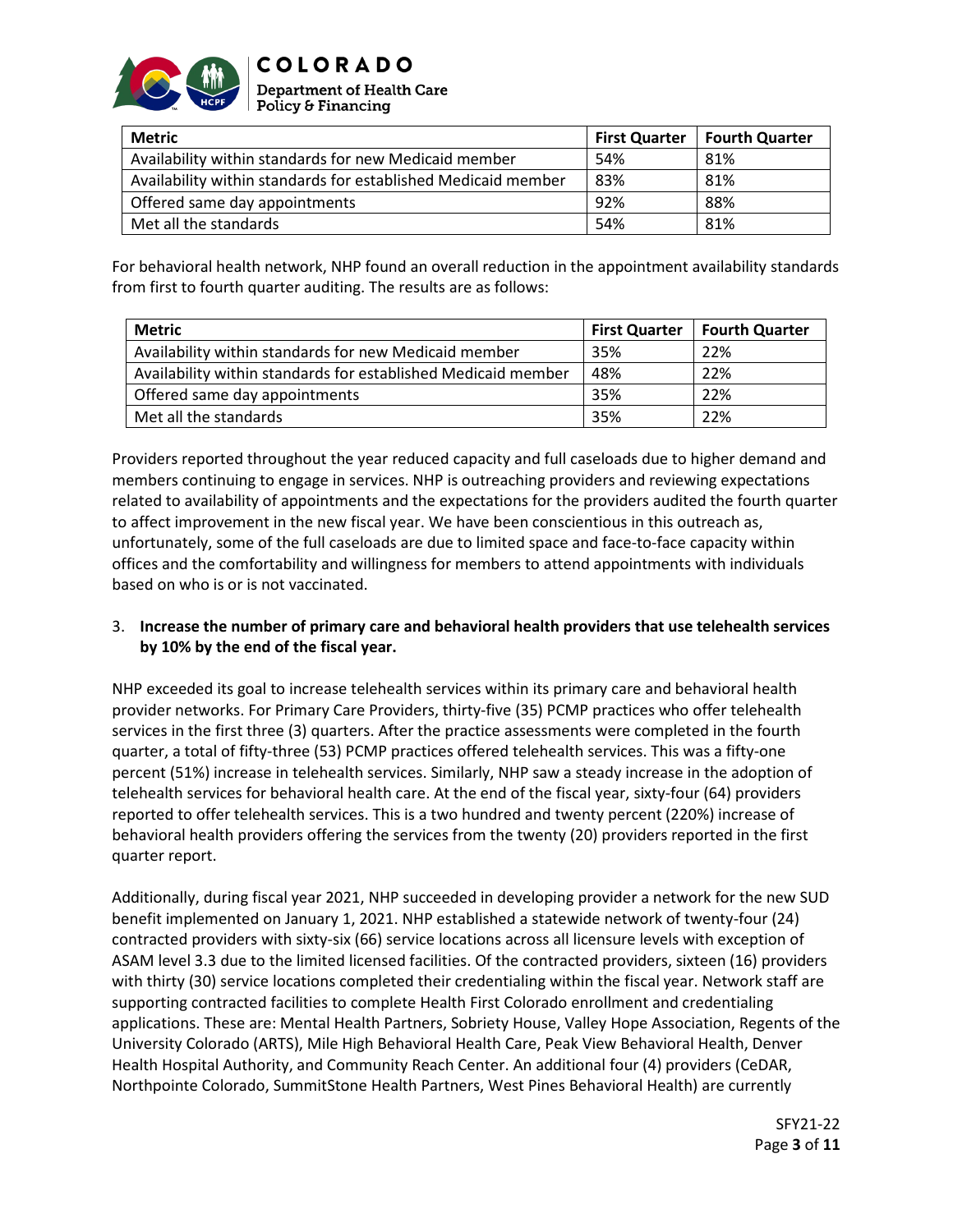

negotiating contracts. NHP will continue to monitor utilization, network access, and provider Medicaid enrollment to determine the need to recruit additional SUD providers into the network.

### **Behavioral Health Network Expansion**

NHP is primarily a rural and frontier region with one (1) urban county, three (3) rural counties, and six (6) frontier counties. NHP has an existing statewide network of behavioral health providers to comply with the network time and distance standards for all ages, levels of ability, gender, and cultural identities, including those with limited English proficiency. The network includes contracts and relationships with Essential Community Providers including CMHCs, FQHCs, school-based health centers, RHCs, and community safety-net clinics. Essential Community Providers offer adult and pediatric mental health and psychiatry, SUD services, and psychiatric prescribers. NHPs network also includes private/non-profit providers and SUD providers in the region.

NHPs focus is to have a strong network of providers where our members reside and request services. The availability of behavioral health providers in frontier and rural areas with capacity to serve all members is limited, specifically providers who offer specialized training and expertise across all ages, levels of abilities, inclusiveness, and cultural awareness. As a result, NHP developed a targeted, statewide network of providers based on member residence or preferred locations for services; local providers and facilities, including partner CMHCs and FQHCs; local partnerships to coordinate services; and telehealth opportunities.

NHPs Network Expansion Priorities for fiscal year 2022 are as follows:

- 1. Improve access to care for services currently unavailable in the NHP region by increasing/enhancing in-region partnerships
- 2. Expand intensive behavioral health services including Assertive Community Treatment (ACT), Intensive Outpatient Program (IOP), Medication Assisted Treatment (MAT)
- 3. Improve access to care of existing network providers
- 4. Expand behavioral health services in non-traditional settings and integrated care settings
- 5. Expand telehealth utilization throughout the region for specialty services and members located in our rural and frontier areas
- 6. Expand Capacity to serve special populations across the continuum including members with Intellectual and Developmental Disabilities (I/DD), children in the Child Welfare system, members involved in the criminal justice system and those with housing insecurity.

NHP plans to build on network development strategies used in previous years, such as monitoring utilization and Single Case Agreement (SCA) data. NHP will enhance efforts including but not limited to:

1. Collaborate with HCPF, other RAEs and providers to create regional partnerships for services available in other regions but not available within the NHP counties. Larger providers with multiple services locations may have different programming available in each location and there may be opportunity to collaborate across the regions to align services across locations. We will review what services are offered at each location to identify services and provider types that can be added within the region. NHP will also compare contracted providers in other regions to ensure services and providers are part of the network and available to NHP members.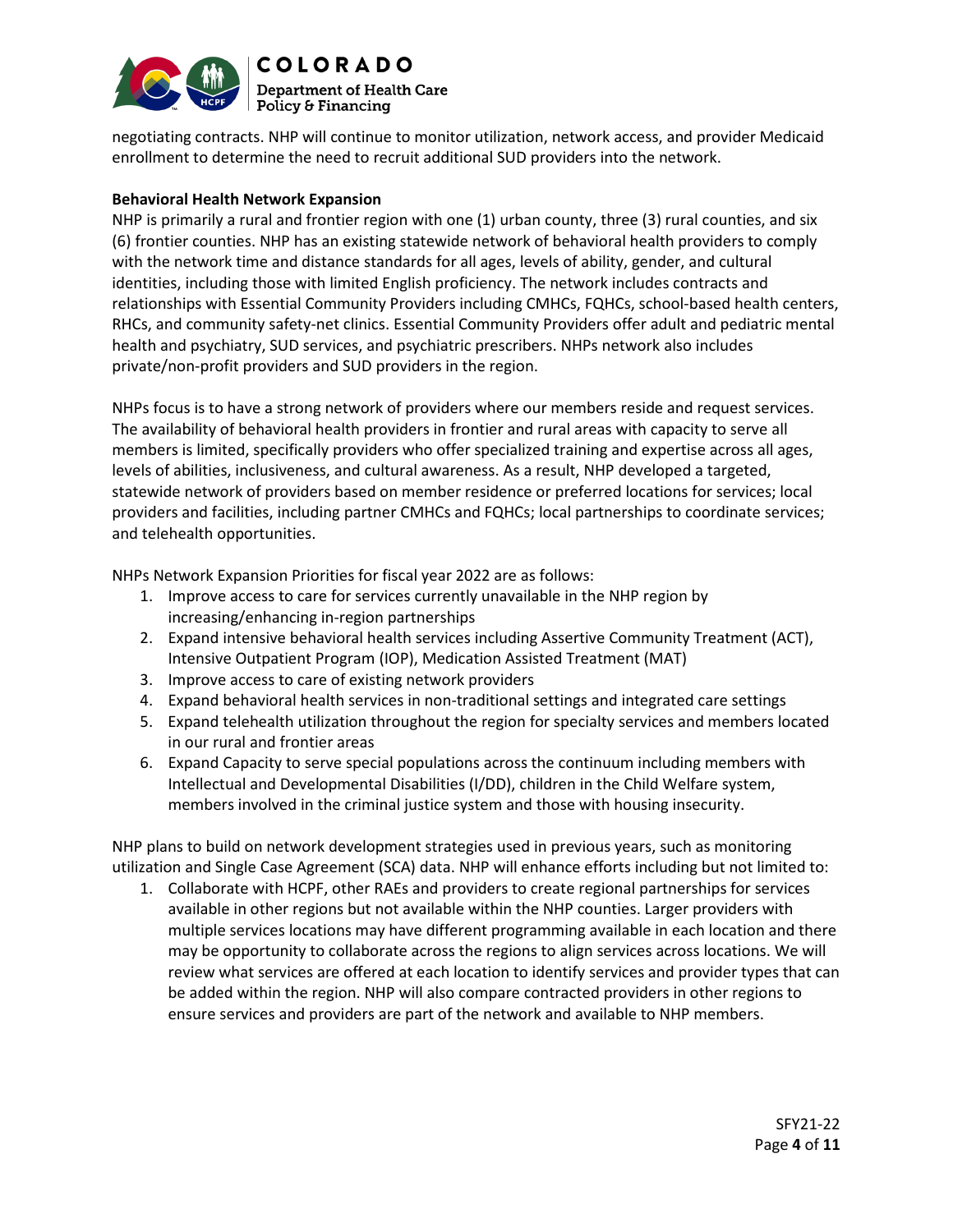

- 2. Evaluate access to care for members with behavioral health conditions, surveying providers/stakeholders to understand where we can expand services, identify priorities for care coordination and behavioral health services and offer continuing education sessions for primary care providers to help them recognize and appropriately diagnose, treat, and/or refer members with behavioral health needs. Additionally, we will offer provider continuing education session(s) on member access standards, diagnosis, and treatment for members with behavioral health, intellectual/developmental disabilities, and culturally responsive practices.
- 3. Work with providers that report challenges in managing successful programs, such as Intensive Out-Patient (IOP), to better understand successes and challenges and identify ways to support them in addressing any issues. This may also include connecting the providers with existing training on billing or operations. NHP will work with HCPF's Coding Committee to improve coding and documentation requirements for the services.
- 4. Leverage rate negotiation with SUD providers serving children and adolescents of all levels of care, offering specialty services, or serving special populations to incentivize access and expansion. The expansion of IOP services for mental health and SUD diagnosis will be limited by ongoing statewide workforce shortages, which will require partnership with other RAEs, HCPF and OBH to address and to provide the training curriculum required to meet the new legislative credentials for SUD providers. We will also provide support to trainers to help meet this shortage.
- 5. Identify transportation, telehealth, and care coordination resources to assist members who may need to utilize services outside the region to ensure access to the full continuum.
- 6. Recruit a telehealth vendor with a network of Medicaid-enrolled providers beyond those already contracted with NHP to expand access to care. NHP will also continue to support existing providers in sustaining the availability of telehealth services and ensuring quality and compliance

All recruitment and contracting activities will be closely monitored and tracked. This ongoing analyzation will help provide early detection of any barriers and will ensure NHPs behavioral health network has the range of services available for our members. Success in network expansion will be determined by assessing the number/percent of providers that meet access to care standards quarter over quarter. Additionally, telehealth volume can be assessed to determine changes in visit volume. If there are less than two (2) practitioners that meet the behavioral health standards within the defined area for members in rural and frontier counties, NHP may recommend to HCPF to remove the time/distance requirements for those members as outlined in the contract between HCPF and NHP.

## **Primary Care Network Development**

NHP monitors the PCMP network that includes provider types and areas of expertise for Adult, Pediatric, OB/GYNs, and Family Planning. NHP contracts with any willing provider within the region that meets the criteria to qualify as a PCMP. The majority of the providers are Family Medicine practitioners, which serve all ages, levels of ability, gender, and cultural identities, including those with limited English proficiency.

NHP saw improvement in the number of PCMPs offering OBGYN services after working with contracted PCMP practices to ensure all their practitioners offering the services were properly updated in the system with OBGYN specialties. NHP improved in the time/distance standard for adults and pediatric population in part due to updates in the network adequacy requirements which allowed practitioners that serve both adults and pediatric patients to be categorized as more than just a Family Practitioner.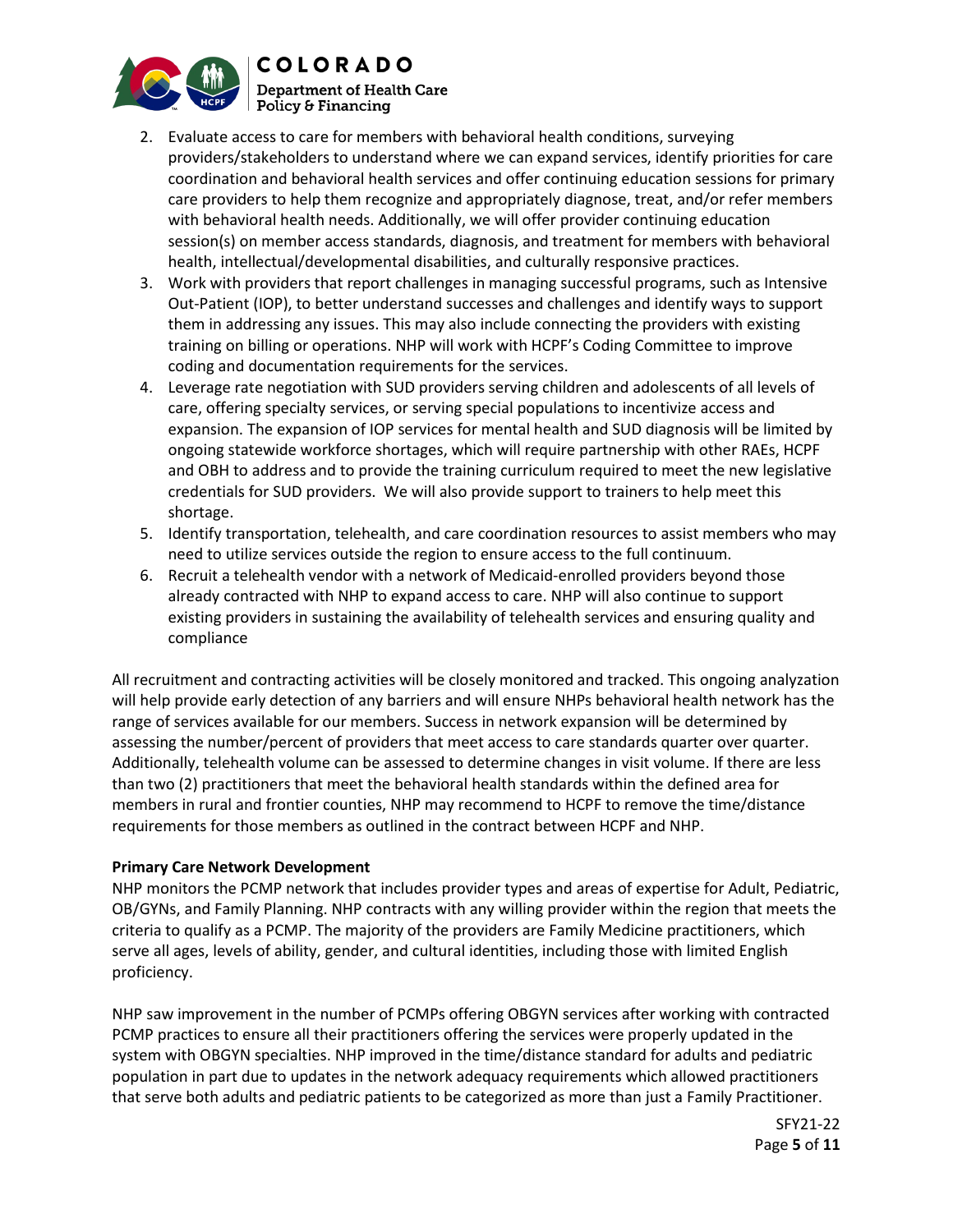

NHP successfully advocated to HCPF and HSAG alongside other RAEs for this update to be reflected in the requirements to depict networks more accurately, particularly in rural and urban counties, where practitioners tend to serve all ages. NHP will continue to identify opportunities to improve network adequacy reporting that represents rural and frontier regional differences.

NHPs Network Development priorities for fiscal year 2022 are as follows:

- 1. Expand access to Gynecology and OB/GYN providers of all levels, including physicians and physician assistants particularly in rural and frontier counties.
- 2. Sustain telehealth utilization throughout the region for primary care services and members located in our rural and frontier areas.
- 3. Increase the overall number of PCMPs across the region.

NHP plans to identify and recruit PCMPs to strengthen the network and ensure that the network has a sufficient number of providers to serve members based on the maximum distance for their county classification. In the new fiscal year, NHP will:

- 1. Leverage care coordination, enhanced funding, and other NHP resources to incentivize practitioners cautious about enrolling in Medicaid to join the network.
- 2. Review the Department of Regulatory Agency (DORA) Registry and Enrollment Summary Report to identify providers with licensures that meet PCMP criteria.
- 3. Compare contracted providers in other regions to ensure services and providers are part of the network and available to NHP members.
- 4. Leverage community connections through PIAC and Health Neighborhood Collaborative to obtain information on potential providers in the frontier and rural counties, which may be poised to join the network.
- 5. Evaluate access to care for members, surveying providers/stakeholders to understand where we can expand services, identify priorities for care coordination.
- 6. Strengthen telehealth services throughout the region, especially in rural and frontier areas where there are not sufficient providers within the maximum distance for the county. PCMPs increased used of telehealth services during the fiscal year because of COVID-19 pandemic. NHP will work with these providers to sustain its utilization as an option to reach members.

## **Provider Network Monitoring**

NHP conducts periodic analysis of network adequacy which includes time and distance starting from the member's residence and driving to the closest available provider based on the county classification, in addition to calculating the provider-to-member ratios at the regional and county level by provider type. NHP uses the latest Quest Analytics, an industry-standard application, to conduct a geographic access (GeoAccess) mapping analysis. As noted within the State's 1915(b)(3) waiver, in the event there are less than two (2) practitioners that meet PCMP standards within the defined area, then the Contractor shall not be bound by the requirements i.e. time/distance requirements. NHP will continue to analyze this data due to our region having six (6) frontier counties and access is often closer outside of the county/region which than is not included in the ratios.

### *Appointment Wait Times*

As required by Health First Colorado, both PCMPs and behavioral health providers are expected to maintain office hours which are convenient to the population served and are offered to all clients without payer discrimination. Appointments are expected to be available based on the urgency of the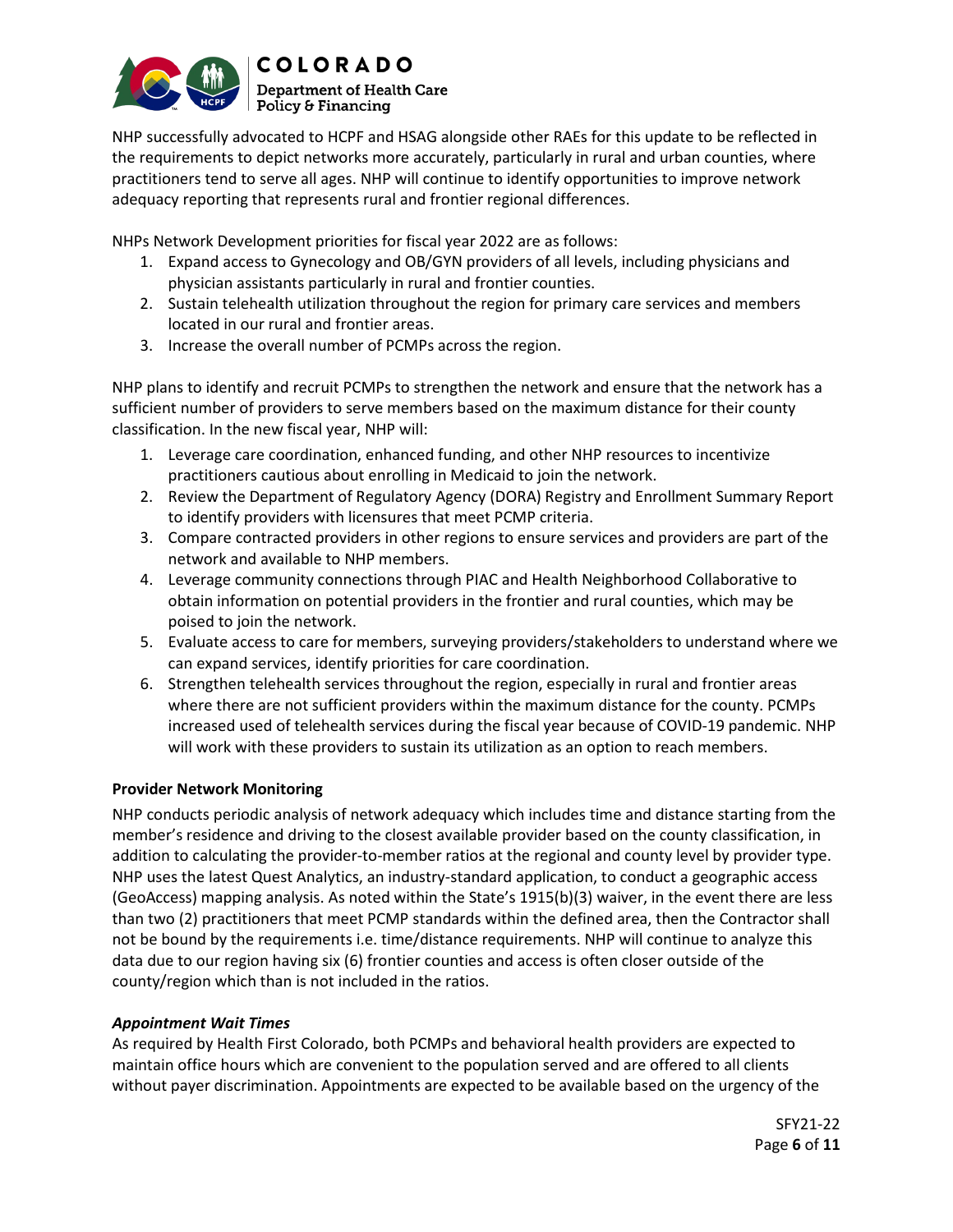

request as follows, routine appointments within seven (7) days of the request, urgent access is available within twenty-four (24) hours of the request, and for behavioral health providers emergent access is available within fifteen (15) minutes by phone or one (1) hour for face-to-face services within an urban area (two hours [2] within a rural or frontier area).

Appointment availability is audited on a quarterly basis and all in network providers are audited at least once during the fiscal year. Providers who are unable to demonstrate compliance are provided education and supports on the appointment availability standards, and have another audit conducted within ninety (90) days.

Ensuring members have access to care within the identified timelines is clinically important as well as a driver for quality. Providers may receive a request for a corrective action plan (CAP) should they not demonstrate improvement at the 90-day re-audit time period to identify the access issue and how we can help improve access. During this process, providers would offer a written response and NHP would work with the provider to offer support and education. Ninety (90) days after the CAP is accepted, providers will be audited to demonstrate improvement in meeting access to care standards. If a provider remains non-compliant, the provider will be recommended for review to the Quality Oversight Care Committee (QOCC). Based on the QOCC review, determination may include panel closures, suspension of referrals, continuation of the CAP, or other activities deemed appropriate up to termination from the network.

### *Accepting new Members*

NHP continues to monitor access to care for new members through access to care audits and reported member feedback. Should a provider be unable to maintain access standards, NHP works with the provider to identify if supports are needed and determine if the primary issue relates to workflow concerns or capacity issues. Upon completion of this process a subsequent audit is conducted to ensure the practice is fully functional and can meet access to care standards. Providers are educated through provider trainings and newsletter reminders about the option to update their status if they are not accepting new members. The provider's status can be changed back to accepting new members as soon as they are able to do so.

Throughout 2020 we saw a shift in behavioral health providers regularly at capacity with an increase in new requests for services and members maintaining engagement in services, mostly due to telehealth availability. Some PCMP's also saw fluctuation in new member requests although most saw a decrease in requests. Fortunately, these fluctuations did not impact their ability to accept new members.

Looking forward to FY21-22, NHP will continue to educate providers on access standards for new members, continue to audit access to care, and where appropriate, recruit new providers into the network to maintain network adequacy.

### *Accessible Facilities*

NHP validates information on the Provider Directory on an on-going basis which includes appropriate identification of provider locations as accessible. This is completed through data integration from CAQH to maintain accurate records for network providers in Beacon's system. Provider Relations conducts ongoing phone outreaches to providers that do not have a CAQH profile to validate the information on the provider directory and reminds providers to keep this information up to date during provider training sessions.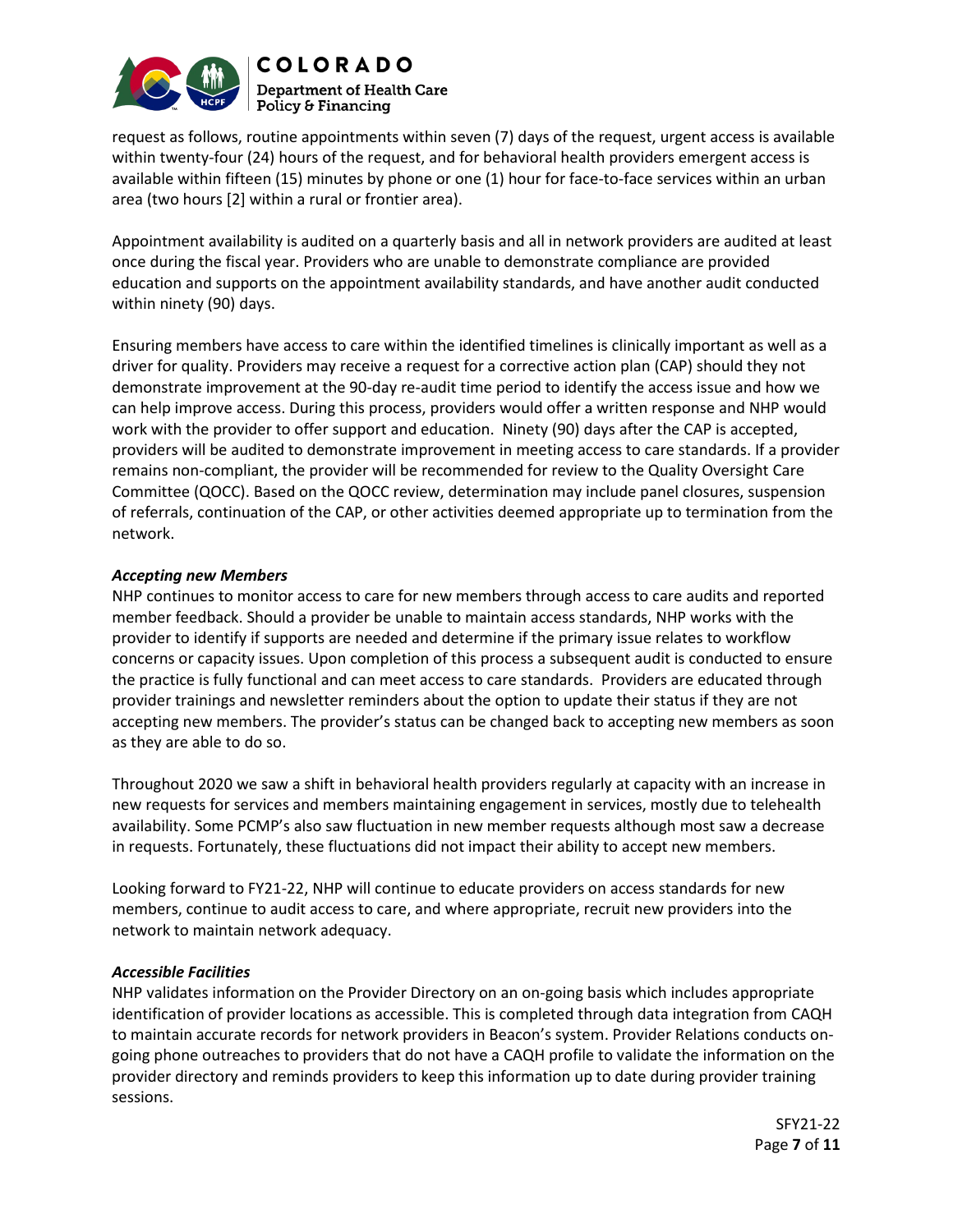

NHP website has trainings available on how they can directly update their demographic information through Beacon's provider portal and CAQH, which includes reporting the physical access and/or accessible equipment information for each of their practice locations.

### *After-hours and Weekend Availability*

During the previous fiscal year, PCMPs reporting expanded hours decreased slightly from thirty-four percent (34.4%) in the first quarter to thirty-one percent (30.8%) in the fourth quarter. This may in part be attributed to PCMPs ramping up their clinics due to COVID-19. Behavioral health practitioners reported a slight increase in expanded hours from twenty-six percent (25.91%) in the first quarter and almost twenty-nine percent (28.6%) in the fourth quarter.

NHP did not see an improvement in the availability of expanded hours due to the challenges posed during COVID-19 pandemic which included workforce shortages. NHP is working with providers on how telehealth services can be leveraged to expand hours and increase access to care.

### *Cultural Expertise*

In numerous communities and provider locations, postings are offered in multiple languages, including Somali and Rohingya, which are two (2) top languages spoken by refugees in our region. Navigation of systems, with the language spoken by the individual, is also available through the Immigrant and Refugee Center of Northern Colorado. Sunrise Community Health holds the State contract to serve as the assessment center for refugees and link these individuals to necessary care and resources.

We are working with leaders in health equity and diversity to educate and address disparities in health care. NHP has held town halls featuring Karen McNeil, Colorado Health Foundation and Dr. Mark Wallace to discuss systemic racism and barriers to care for our members. We have contracted with Servicios De La Raza and PDF consulting to hold focus groups with various community members including members of color, refugees, and migrant populations. We have also sponsored additional programming the Northern Colorado Refugee Center to enhance services being offered to the refugee communities in our region.

NHP surveyed PCMPs to learn about the barriers in accessing specialty behavioral health services. Based on PCMP and other provider feedback, child and adolescent behavioral health services focusing on suicidal ideation, depression, anxiety, and substance use are the most prevalent needs. Barriers to services identified by providers from caregivers were concerns about youth using medications, reluctance to accept diagnosis, and limited access to providers that specialize in serving child and adolescent age groups. Additionally, NHP conducted a six (6) month analysis of Single Case Agreement (SCA) utilization to identify gaps in the network. The areas of need identified were providers that can serve LGBTQ+ members and perform with cultural competence. To address these gaps in care, NHP will:

- Continue to support the FQHCs in our region adhere to the Health Resources and Services Administration (HRSA) guidelines, which outline requirements for cultural competency. NHP supports the creation of culturally competent shared goals with the member and their support system through our care coordinators work with members and through our providers across the region.
- Target recruitment providers who have cultural expertise, specifically who have specialties to treat LGBTQ+ individuals or members who speak languages other than English.
- Continue to develop network provider's cultural competence to increase capacity to treat a wider range of Medicaid members and improve member experience.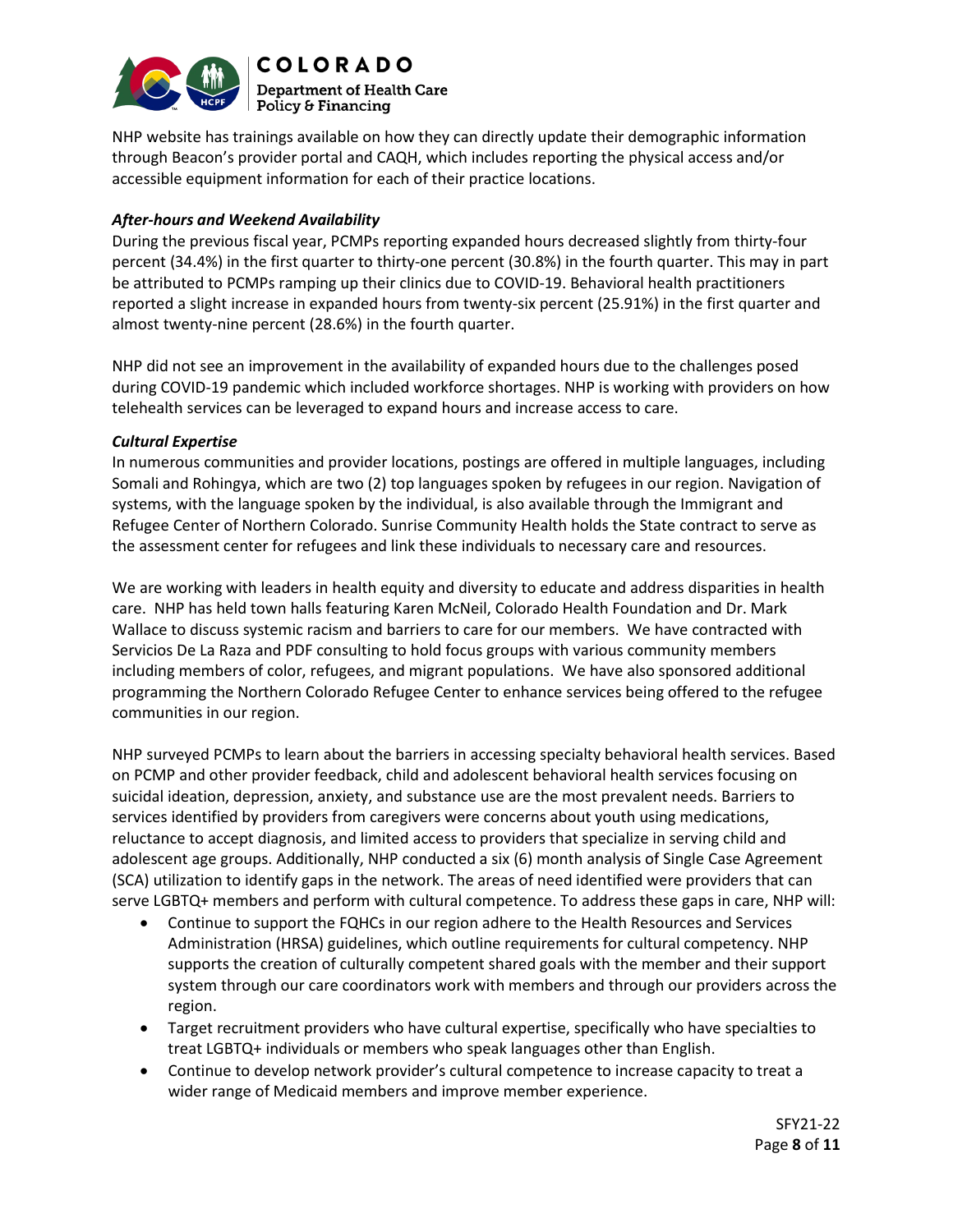

NHP continues to seek new training content related to cultural inclusivity. In April 2021, we provided access to a free training course, Historical Trauma to Modern Oppression, an effort to provide a new and relevant look at this topic. While we request providers to complete a cultural competency training, we are also working to access additional training content. As with other trainings, successful training sessions will be assessed through post-training surveys on skills learned with follow-up surveys on the application of those skills.

NHP will continue to work with providers to obtain complete and accurate information about the practice's information including cultural expertise. NHP obtains information of providers with cultural expertise through provider self-reporting. This is determined through language and specialty availability. For behavioral health providers, they report their competencies during their initial credentialing and recredentialing. PCMPs report cultural competency during contracting and through assessments of practices. Providers can update their information through Beacon's provider portal, which informs the information available to members through the provider directory.

#### *Health Neighborhood Partners*

Building up on our focus in the previous year to communicate with the full spectrum of health neighborhood providers, NHP will expand this network in the upcoming year. The Population Health Strategic Plan for SFY 21-22 outlines how we will support and expand the health neighborhood in our region by developing, engaging, and supporting both physical health and behavioral health providers through administrative and performance payments that reward improved outcomes. In addition, NHP specifically prioritizes areas of need that are most pressing in our region, within the health neighborhood this is Substance Use Disorder (SUD) services. NHP will take steps to expand the health neighborhood of SUD providers by recruiting new providers, enhancing transportation options, and developing regional programs.

Based upon provider and community feedback NHP will continue with the quarterly Health Neighborhood Forums implemented in the prior year. These forums provide opportunity to engage with the full spectrum of health neighborhood providers as well as receive feedback from these community providers. Participants engaged in these forums include physical and behavioral health providers; DHS; CMP; hospitals; LTSS providers; Public health, home health, and hospice providers; DentaQuest; Single Entry Points (SEP); and Area Agency on Aging, CDPHE, Servicios De La Raza, Colorado Health Foundation, Office of Behavioral Health and HCPF leadership in addition to local community agencies that assist with serving the community.

#### *Serving Members with Complex Needs*

NHP maintains the previously established partnership with community organizations who are managing the care of our members identified as having complex needs, including those who are multi-system involved such as members in the Child Welfare and Department of Corrections systems. North Colorado Health Alliance (NCHA) provides care coordination services to approximately eighty-five percent (85%) of NHPs members and offers community-based population health management and prevention services, including First Steps, Prenatal Plus, healthy food/nutrition initiatives, insurance enrollment access, before-school walking and running programs, school-based health and wellness planning, opioid abuse prevention support, health connector services, and tobacco cessation tools. NCHA works directly with the member's attributed PCMP to coordinate and review member care, alert providers of potential gaps in care, and coordinate community services. NHPs Federally Qualified Health Centers (FQHCs) and one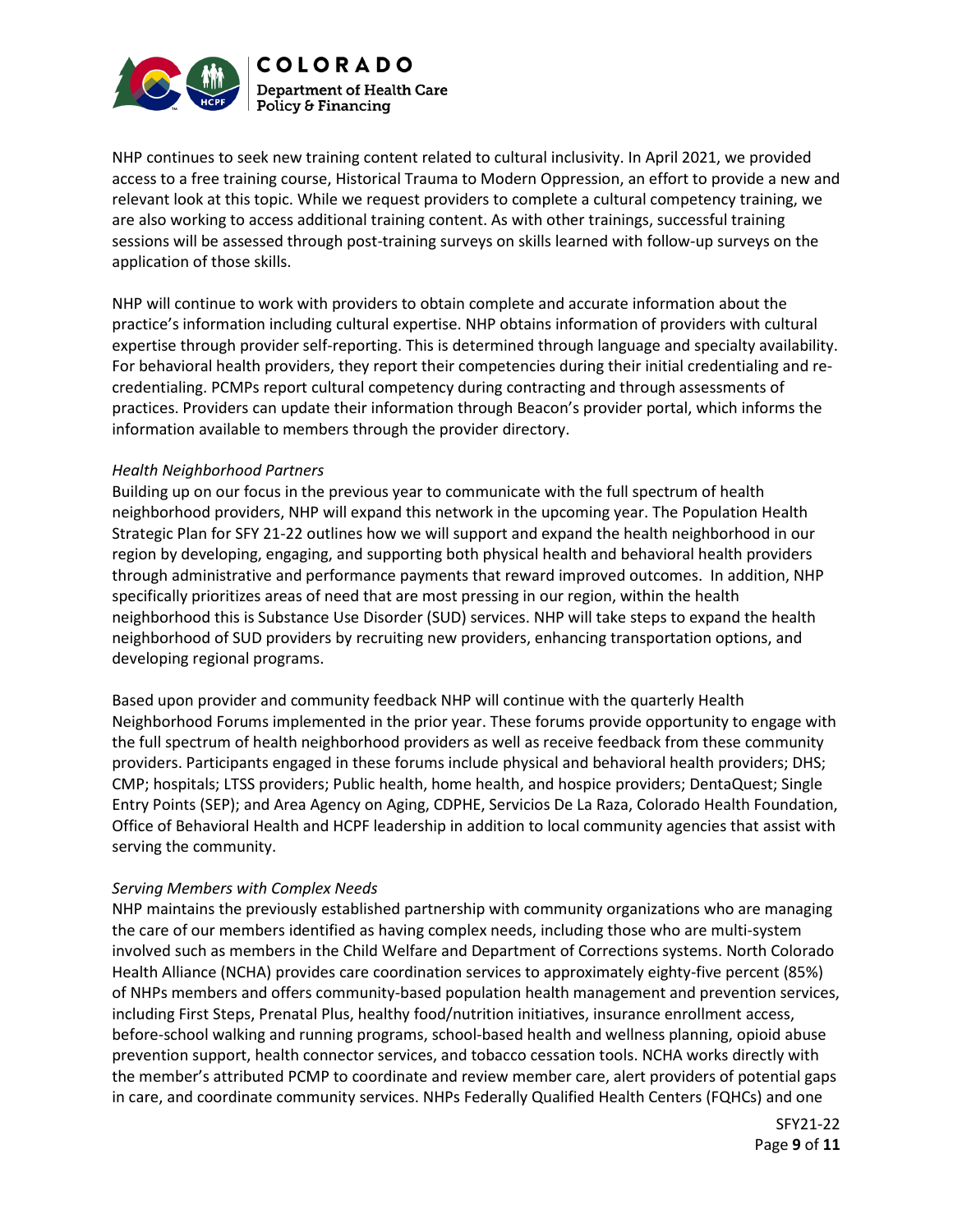

large physician group are delegated for care coordination and cover the remaining fifteen percent (15%) of the membership. NHP supports their focus on their population condition management programs and offers resources to ensure the region is effective and efficient in achieving member care goals.

Utilizing HCPF's definition of complex members, NHP will identify members based on complexity and ability to impact. These members will be coordinated via NCHA who outreach the members to ensure successful access to provider and regional programs. NHP assists members identified with complex needs to connect with their providers who are offering services that meet clinical standards of care, best practices, or are identified as promising local initiatives. NHP supports providers with data stratification, population management, cross-disciplinary collaboration, and continuous quality improvement efforts through our practice transformation work.

NHPs delegated care coordination entities have dedicated Registered Nurses, care managers, care coordinators and health navigators working with complex members addressing high-risk complex needs and will engage providers in the use of protocols. NHP has also awarded grants to multiple local providers to enhance their efforts to address and treat the growing need of addressing diabetes and pre-diabetes. We are supporting NCHA in building a region wide program in addition to four local clinicbased programs to address the needs of our Medicaid members. We will be monitoring and tracking the data and outcomes of these programs over the next 12 months.

### *Behavioral Health Providers Accepting Certifications*

On an annual basis, NHP surveys all Community Mental Health Centers (CMHCs) across the state to confirm acceptance of certifications and will continue to monitor changes in these providers. Based on the feedback received, seven (7) CMHCs accept mental health certifications, including one that is within the region: North Range Behavioral Health (within the region), Mental Health Partners, The Center for Mental Health, Mind Springs Health, Diversus Health, Solvista Health, and Southeast Behavioral Health. In the new fiscal year, NHP will work with CMHCs to seek opportunities to increase acceptance of mental health certifications.

#### *Data Management*

NHP identified improving provider data as one of our top strategic priorities for 2020 and going forward. Beacon, NHPs ASO, is working on a multi-year investment with targeted completion date of 2022 for a Unified Provider Database (UPD). The system is expected to help improve both provider data quality and speed to make updates in provider data. As part of the project, Beacon will be deploying CAQH 2.0. In the short term, Beacon has launched multiple data quality improvement initiatives focused in three (3) work streams:

- 1. Improving initial data quality.
- 2. Improving analytics and reporting on data quality.
- 3. Interrogating our data to identify data quality issues and correct data quality issues.

NHP has completed multiple data corrections and continues to do so. Also, NHP is conducting ongoing provider outreach and education to promote timely provider updates regarding NPI updates, Practices Accepting New Patients and Office Hours. This component will be ongoing to maintain data quality.